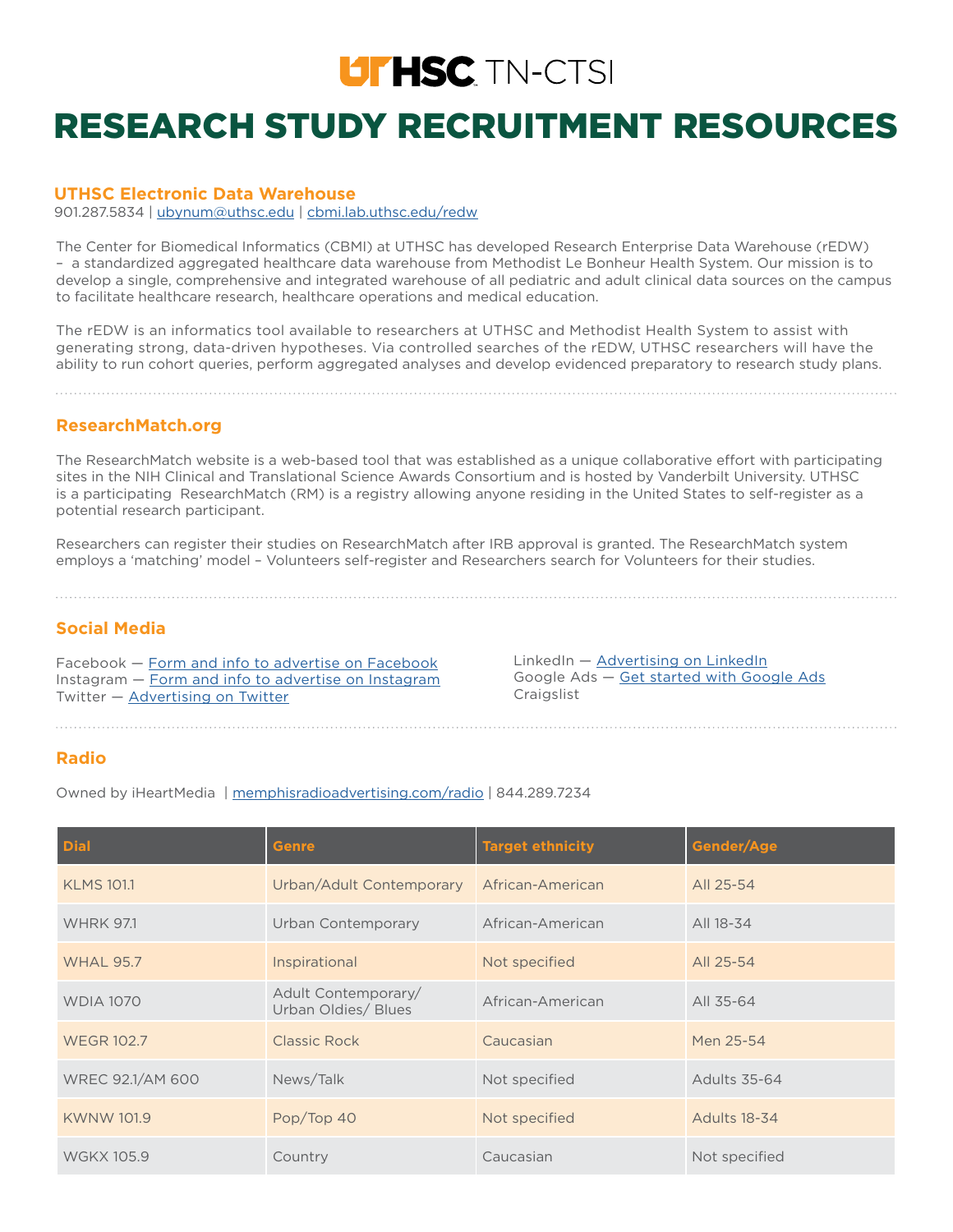## **Independent/Local**

| <b>Dial</b>      | <b>Genre</b>    | Website             | <b>Contact</b> |
|------------------|-----------------|---------------------|----------------|
| <b>WEVL 89.9</b> | <b>Eclectic</b> | wevl.org/home/about | 901.528.0560   |

### **Owned by Radio.com**

| <b>Dial</b>         | <b>Genre</b>                     | <b>Target ethnicity</b> | <b>Website</b>                          | <b>Contact</b> |
|---------------------|----------------------------------|-------------------------|-----------------------------------------|----------------|
| <b>WMC (AM) 790</b> | Sports Radio                     | Not specified           | 929espn.radio.com/shows/<br>espn-790-am | 901.384.5900   |
| <b>WMC-FM 99.7</b>  | Hot AC                           | Caucasian               | fm100memphis.radio.com                  | 901.384.5900   |
| <b>WRVR 104.5</b>   | Adult Contemporary/<br>Soft Rock | Caucasian               | 1045theriver.radio.com                  | 901.384.5900   |
| <b>WLFP 94.1</b>    | Country                          | Caucasian               | 1045theriver.radio.com                  | 901.384.5900   |

## **University of Memphis Radio**

| <b>Dial</b> | Genre | <b>Contact</b> |
|-------------|-------|----------------|
| WUMR U92FM  | Jazz  | 901.678.2560   |

## **Memphis Public Libraries Radio and TV**

| <b>Dial</b>          | Genre | <b>Contact</b>                                           |
|----------------------|-------|----------------------------------------------------------|
| WYPL FM 89.3 & TV 18 | N/A   | Tommy Warren   901.415.2752<br>tommywarren@memphistn.gov |

## **Owned by Flinn Broadcasting Radio and TV**

#### **RADIO**

| <b>Dial</b>          | <b>Genre</b>               | <b>Contact</b>                  |
|----------------------|----------------------------|---------------------------------|
| <b>WHBQ-FM 107.5</b> | Adult Contemporary/ Top 40 | Terry Wood   901.375.9324       |
| <b>WHBQ-AM 5600</b>  | Sports                     | Mike Brewer   901.375.9324      |
| WOWW-AM1430/ FM 97.7 | Country                    | 901.375.9324                    |
| <b>KXHT 107.1</b>    | Hip-Hop                    | Duane Hargrove   901.375.9324   |
| <b>WGSF-AM 1030</b>  | Spanish                    | Carmen Reyes   901.454.9948     |
| <b>WMSO 104.1</b>    | Soul                       | Terry Wood   901.375.9324       |
| <b>WMPS-AM 1210</b>  | <b>Adult Classics</b>      | Lonnie Treadaway   901.375.9324 |
| <b>WIVG 100.3</b>    | Alternative                | 901.375.9324                    |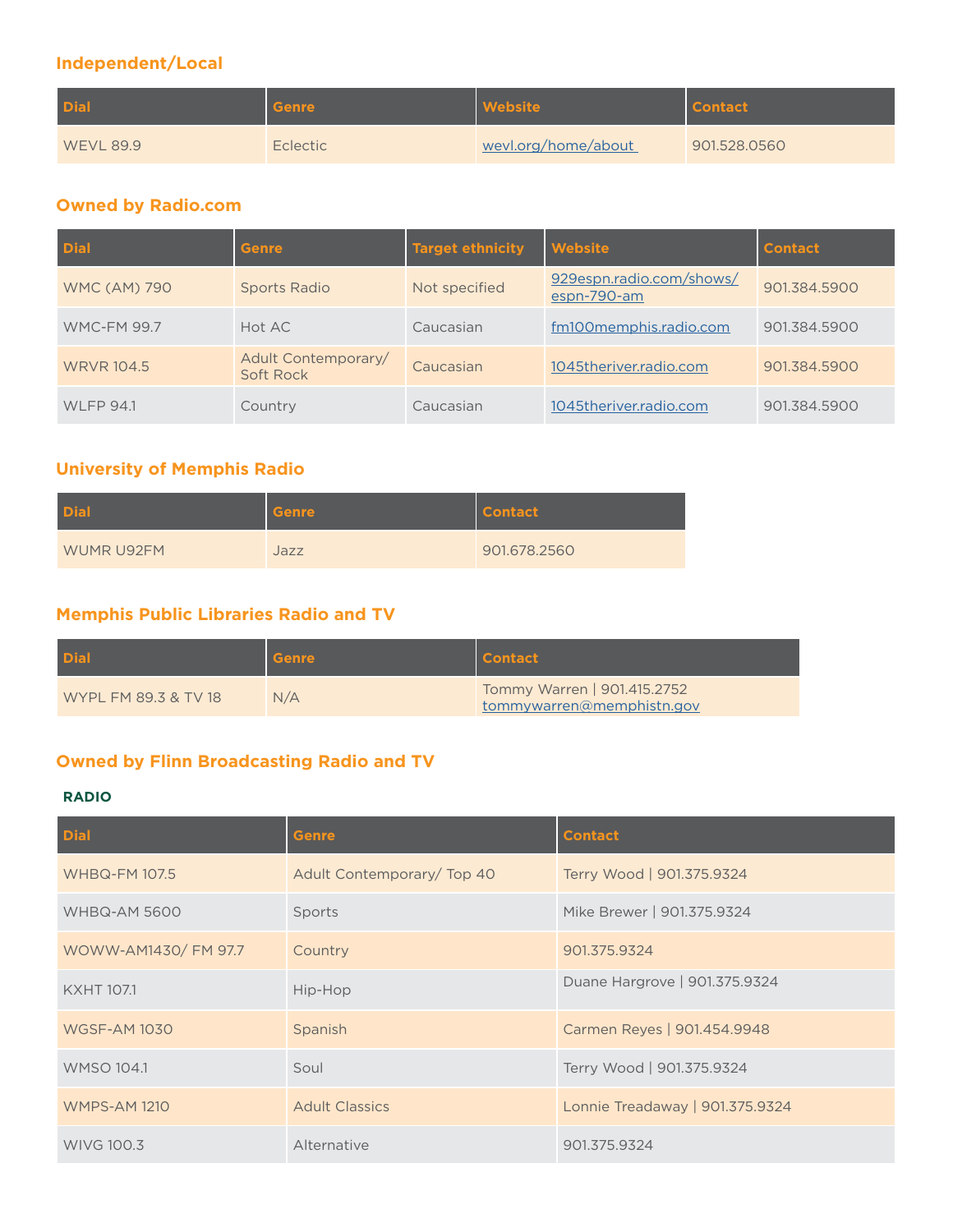**TV**

| <b>Channel</b>      | <b>Genre</b>         | <b>Contact</b>                |
|---------------------|----------------------|-------------------------------|
| WWTW TV 34          | <b>ACME Classics</b> | Shelley Mackey   901.377.9087 |
| <b>WPGF TV 17.1</b> | Estrella TV          | 901.375.9324                  |
| WTWV TV 23          | Christian            | 901.375.9324                  |

#### **Television**

| <b>Channel</b>                        | Website                                                               | <b>Contact</b>                                                    |
|---------------------------------------|-----------------------------------------------------------------------|-------------------------------------------------------------------|
| <b>WMC-TV Action News 5</b>           | wmcactionnews5.com/2018/10/22/adver-<br>tise-with-wmc                 | Chris Palmer   901.729.3268<br>Cpalmer@wmctv.com                  |
| WREG-TV News 3                        | wreg.com/advertising-contact                                          |                                                                   |
| WHBQ FOX 13 Memphis                   | fox13memphis.com/station/about-us/adver-<br>tise-with-fox13/504370850 | Jeff Klayman   901.320.1222<br>Jeff.Klayman@coxinc.com            |
| WATN-TV Local 24, Fox 16 and<br>CW 30 | localmemphis.com/advertise-with-us                                    | Scott Speropoulos   901.321.7691<br>ssperopoulos@localmemphis.com |

#### **Print**

#### **Memphis Flyer**

[memphisflyer.com](http://memphisflyer.com) Carrie O'Guin | [oguin@memphisflyer.com](mailto:oguin%40memphisflyer.com?subject=) | 901.521.9000

Median age: 46 | Readership demo %: Black 41.3/White 48.8 | College degree %: 30.1 | Median income: 57.9 K

Every week more than 147,496 readers pick up The Memphis Flyer from 660+ locations all over the Memphis metro area. We reach 175,000+ monthly uniques on memphisflyer.com. They have an audience of 45,000+ social followers, and they have an opt-in email audience of 28,000+ readers. They produce or sponsor 40+ public and private events each year.

#### **Memphis Magazine**

[memphismagazine.com](http://memphismagazine.com) Maggie Neal | [neal@memphismagazine.com](mailto:neal%40memphismagazine.com?subject=) | 901.521.9000 Approx. 60K readers monthly

#### **Commercial Appeal**

[commercialappeal.com](http://commercialappeal.com) Advertising: 901.529.2700 Median age: 51 | Readership demo %: Black 43.6/White 47.7 | College degree %: 19.9 | Median income: 49.7 K

#### **The Best Times**

[admin@thebesttimes.com](mailto:admin%40thebesttimes.com?subject=) | 901.458.2911 Median age: 50+

**MLG&W Bill Inserts** John Heckmann | 901.502.3081

Reaches approx. 375,000 households. UTHSC gets a special rate.